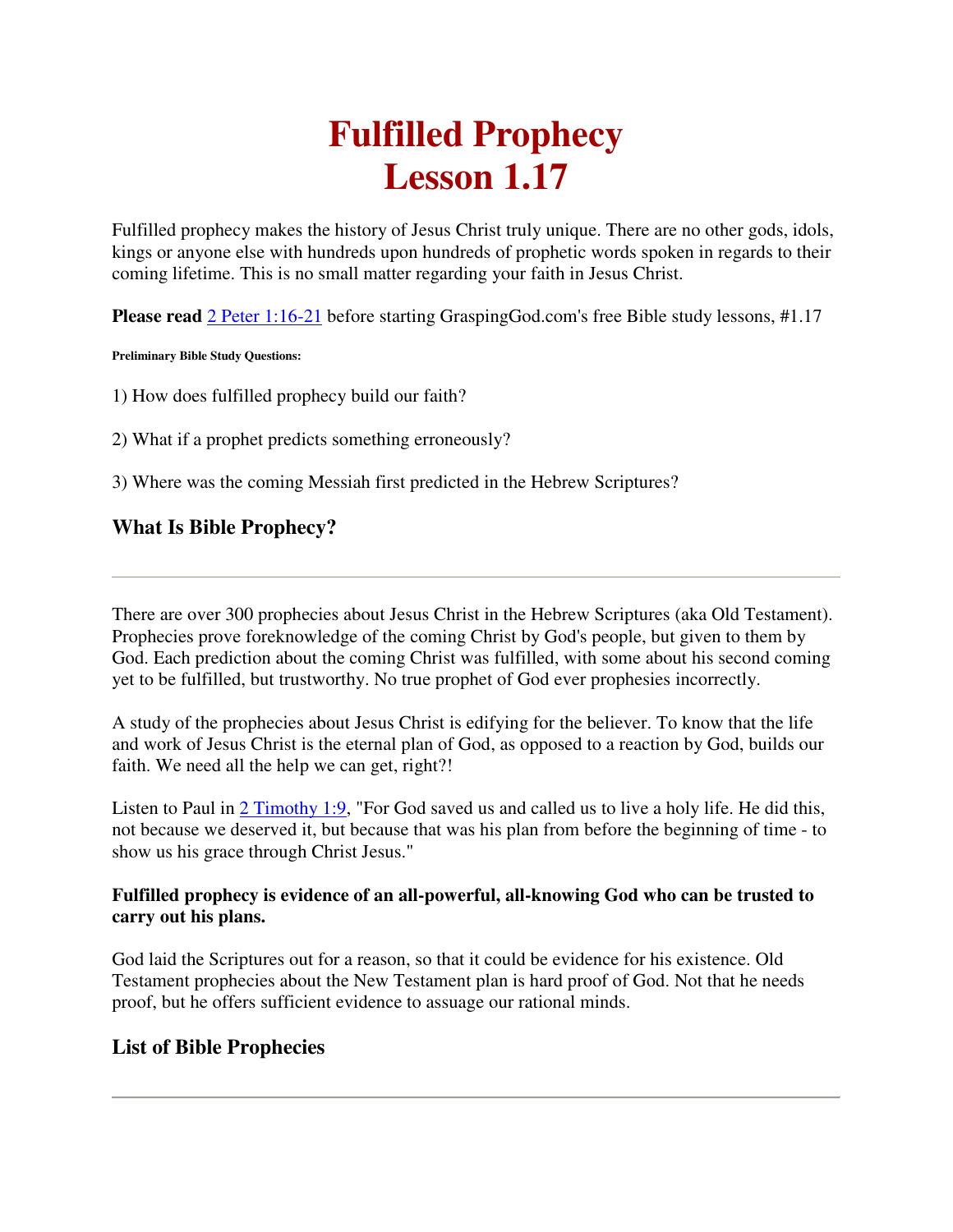I'll present lists of Bible prophecies about Jesus Christ in categories, with Scripture references for both the prophecy itself and the fulfilled prophecy in the New Testament.

# **A List of Bible prophecies about Jesus Christ coming to earth as a human (aka Jesus' incarnation):**

1) The Christ (Messiah) was first mentioned in the Garden of Eden after the great fall of mankind. The pre-incarnate Christ stated of his coming, "And I will put enmity between you and the woman, and between your seed and her Seed; He shall bruise your head, and you shall bruise His heel" (Genesis 3:15). Galatians 4:4 offers the fulfillment, "But when the fullness of the time had come, God sent forth His Son, born of a woman, born under the Law." Also, this fulfilled prophecy is found in 1 John 3:8.

2) The Christ will be like the prophet Moses (Deuteronomy 18:15-19). Acts 3:22-26 announces the fulfillment.

3) The Christ will be born to the virgin. "Therefore the Lord himself will give you a sign: Behold, the virgin shall conceive and bear a Son, and shall call his name Immanuel" (Isaiah 7:14). Fulfillment found in Matthew 1:18-25.

# **Prophecies about Jesus Christ as the Son of God:**

4) Christ will be God's Son (Psalm 2:7). Fulfilled prophecy recorded in Luke 1:35.

# **Prophecies about Jesus Christ as a descendant of King David:**

5) "The Lord has sworn in truth to David; He will not turn from it: I will set upon your throne the fruit of your body" (Psalm 132:11). Luke 1:32-33 reveals the fulfillment.

# **Prophecies about Jesus Christ through his last days of ministry:**

6) Christ will be hated even though innocent of wrongdoing. "Let them not rejoice over me who are wrongfully my enemies; Nor let them wink with the eye who hate me without a cause" (Psalm 35:19). Fulfilled prophecy found in John 15:24-25.

7) "Even my own familiar friend in whom I trusted, who ate my bread, has lifted up his heel against me" (Psalm 41:9). Fulfillment found in John 13:18-21.

8) Christ will be accused by false witnesses (Psalm 35:11). Fulfillment found in Mark 14:56-57.

# **A list of Bible prophecies about Jesus Christ in Psalm 22:**

9) Psalm 22:1 - The Christ was first experiencing the wrath of the sin of mankind upon him, as his Father punished the sins. God had to abandon the Lamb during the Lamb's slaughter. It was part of our punishment that Christ bore while dying on the cross. Fulfilled prophecy found in Matthew 27:46.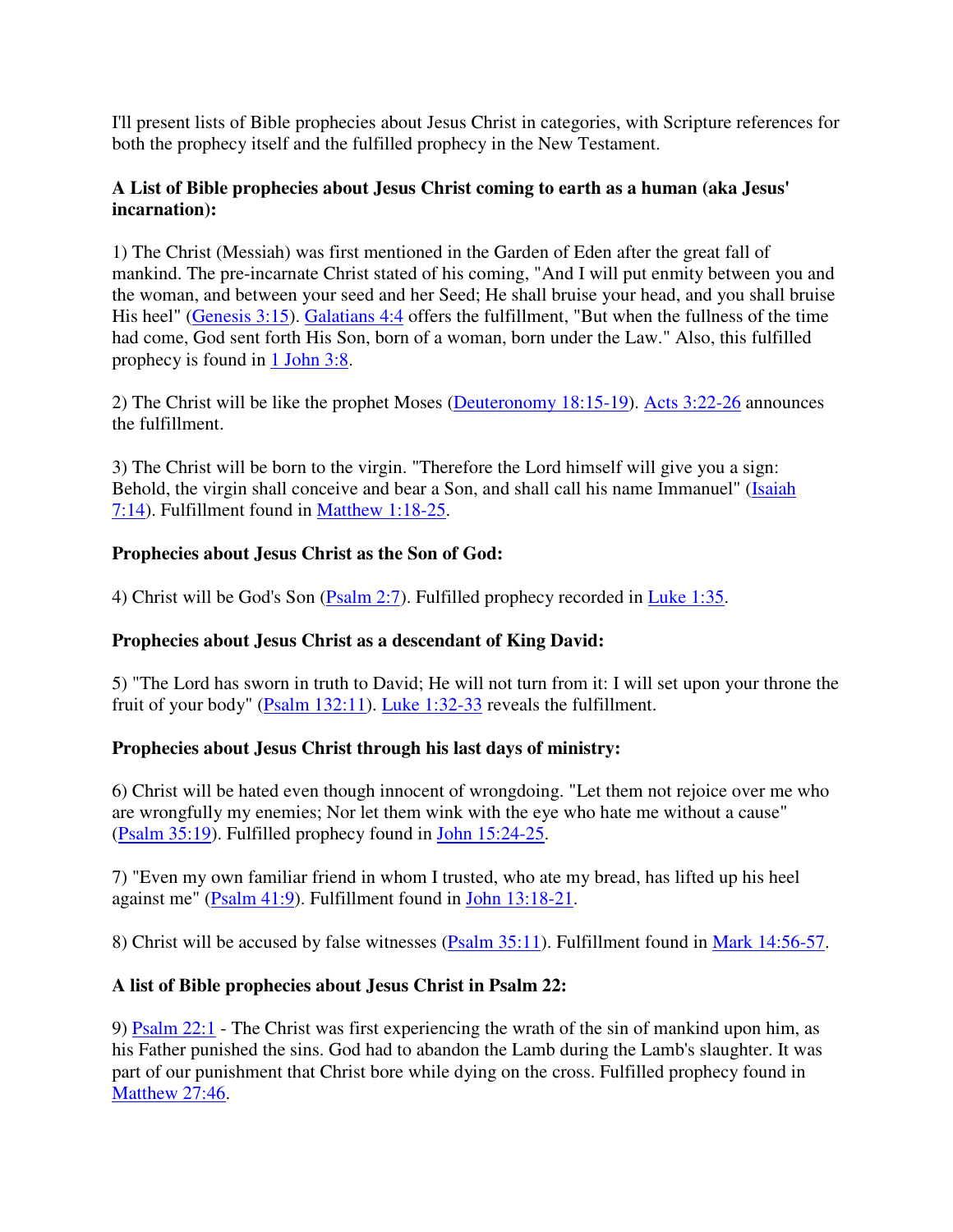10) Psalm 22:6 - "But I am a worm, and no man; a reproach of men, and despised by the people." Christ considered himself a worm, a certain worm of which a red dye was extracted for clothing. He was being squashed and dried so his blood could benefit those who would trust in him. Fulfillment found in John 19:34.

11) Psalm 22:7,8 - This prophecy reveals that Christ would be ridiculed by hecklers while hanging upon the cross. Fulfillment found in Mark 15:29-32.

12) Psalm 22:9,10 - Christ alone can claim this unmatched holiness from the womb of his virgin mother. Fulfillment found in Matthew 1:1ff.

13) Psalm 22:11-13 - This passage predicts that Roman soldiers, who were as brutal as the strongest "bulls of Bashan," would inflict great pain upon the Christ. Fulfilled prophecy recorded in Matthew 27:26.

14) Psalm 22:15 - "My strength is dried up like a potsherd, and my tongue clings to my jaws; you have brought me to the dust of death." Jesus Christ experienced terrible thirst while receiving the persecution, just as this Psalm predicted. Fulfillment found in John 19:28.

15) Psalm 22:16 - "For dogs have surrounded me; the congregation of the wicked has enclosed me. They pierced my hands and my feet." The Hebrews often referred to the Gentiles as "dogs" and the soldiers and mockers in fact surrounded him. This is a clear prediction of the type of crucifixion Christ would suffer - his hands and feet were pierced and nailed to the cross. Fulfillment found in John 20:20,25-29.

16) Psalm 22:17 - "I cannot count all my bones. They look and stare at me." Exhaustion and impending death took a toll on Christ as he hung on the tree. Through this terrible torture, not a bone was broken. John 19:36-37 reveals the fulfilled prophecy.

17) Psalm 22:18 - "They divide my garments among them, and for my clothing they cast lots." This shamefully came to pass during the crucifixion. Fulfilled in John 19:23-24.

18) Psalm 22:22 - This passage refers to resurrected Christ announcing the accomplishment of the Lamb's sacrifice to his disciples in Luke 24:46.

19) Psalm 22:27 - Christ's great act of perfect love to the world elicits responses from both the Jews and Gentile nations - families from all around the globe accept his sacrifice and praise God's name. Acts 13:46-48 demonstrates the fulfilled Bible prophecies.

20) Psalm 22:28 - "For the kingdom is the Lord's and he rules over the nations!" Revelation 19:15 reveals Christ's authority and rule over the earth.

# **A list of fulfilled prophecies about Jesus Christ in Isaiah 52 & 53:**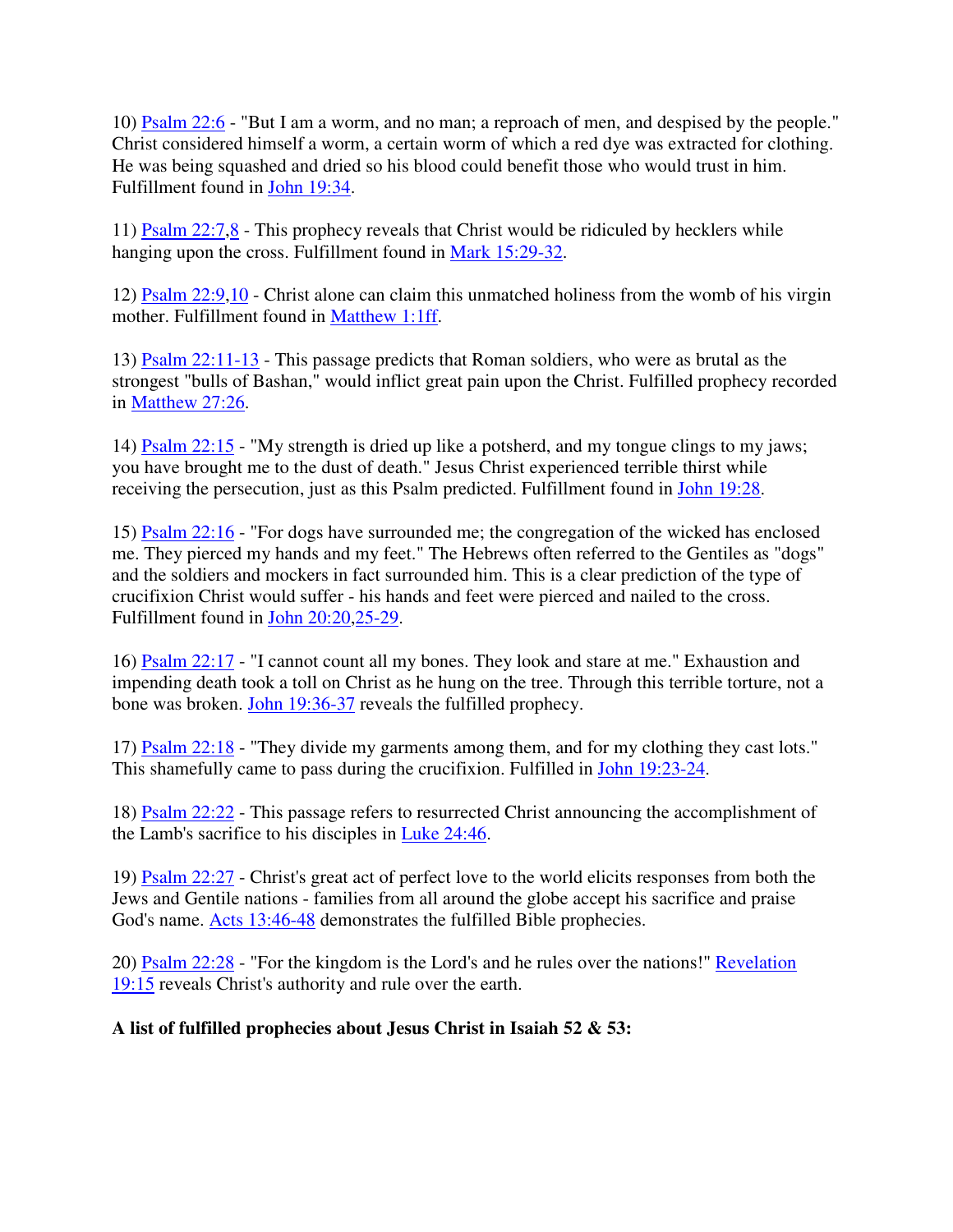21) Isaiah 52:13-15 - Much like Psalm 22 predicted this passage reveals the extent to which the Christ would suffer. He would be inhumanly tortured beyond recognition. Bible prophecies fulfilled in Matthew 26:67; 27:30-31; and John 19:3.

22) Isaiah 53:1-12 - This passage is a graphic, unmistakable, prophetic song of Christ's sacrifice and detailed accomplishments for future believers. The gospel accounts of the crucifixion and resurrection reveal the fulfilled prophecy of this incredible passage.

#### **Fulfilled prophecy about the ascension of Jesus:**

23) Psalm 68:18 - The Apostle Paul, in Ephesians 4:8, correlates this Psalm passage to the ascension of Jesus Christ event, described in Acts 1:3-11.

## **Bible prophecies which will be fulfilled at the 2nd coming of Jesus.**

24) Isaiah 9:6,7 - "For unto us a Child is born, unto us a Son is given; and the government will be upon His shoulder. And his name will be called Wonderful Counselor, Mighty God, Everlasting Father, Prince of Peace. Of the increase of his government and peace there will be no end, upon the throne of David and over his kingdom, to order it and establish it with judgment and justice from that time forward, even forever."

Both the deity and humanity of Christ is explicitly announced in this passage. Of course, the first section of this passage was fulfilled at Christ's incarnation, but the final part won't be fully complete until Jesus' second coming, and establishment of his eternal throne overlooking the New Jerusalem.

While reading this chapter today I had a question that came to mind, "Is Isaiah 9 a prophecy or is it history itself?!" It is so vivid, so detailed, and accurate that it seems it could have been written after the crucifixion!

# **Dead Sea Scrolls**

The Dead Sea Scrolls were discovered in the Qumran community caves in the 1940's and 1950's remarkably in tact. The age of the Scrolls is proven to be well before Jesus' birth. For instance, the multiple copies of Isaiah discovered in Qumran are a thousand years older than the Isaiah texts used to write our Bibles.

The human history of Jesus Christ was predicted hundreds and thousands of years before his earthly life began. Think about it. Isn't that in itself amazing?!

The Dead Sea Scrolls strengthen the evidence for those who need proof of God.

# **Grasp This!**

Jesus Christ would turn out to be the greatest prophet (Deuteronomy 18:15-18), and also the subject of ALL prophecy (Hebrews 1:2). The earlier prophets were limited in their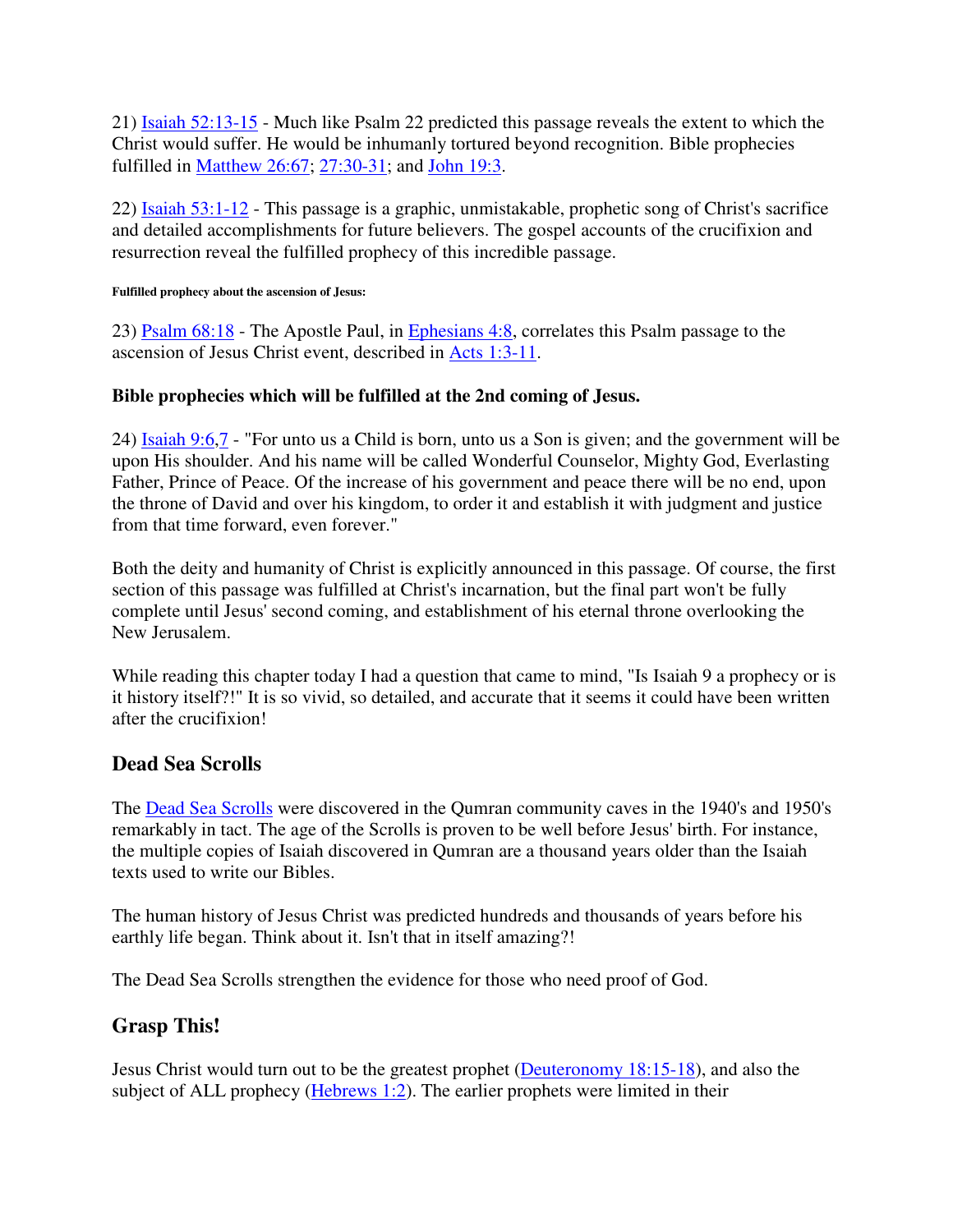understanding, and could only radiate Christ through their lives and ministries (Exodus 34:29- 35). These prophets were only able to present partial revelations of the coming Christ. Their prophecies were vaguely veiled in mystery.

Jesus' prophecies about himself were always accurate and descriptive, but unfortunately, not always heeded by other people (John 3:31-36). We must now take extra special note of Jesus' prophecies about his 2nd coming. Jesus calls us blessed when we study and understand the book of Revelation, therefore, we should make that a priority (Revelation 1:3).

Fulfilled prophecies about Jesus' birth, death, resurrection, and return are so numerous that I can't possibly list them all on this site. The study of Christ's coming to earth as the Savior, and reigning forever as the King of kings and Lord of lords should give you faith and hope. These things are needed to believe in God as the One who holds eternity in his hands! I encourage you to commit your life to him today. Time is wasting away, why wait?

#### **Bible Study Questions:**

1) Where was Judas Iscariot predicted in the Old Testament?

- 2) What event did King David prophecy about in Psalm 22?
- 3) What prediction foresaw Jesus Christ's ascension?

### **Inspirational Bible Verses:**

Galatians 4:4 says, "But when the right time came, God sent his Son, born of a woman, subject to the law."

Jesus said to them, "How foolish you are, and how slow of heart to believe all that the prophets have spoken! Did not the Christ have to suffer these things and then enter his glory?" And beginning with Moses and all the Prophets, he explained to them what was said in all the Scriptures concerning himself. Luke 24:25-27

"Men and brethren, this Scripture had to be fulfilled, which the Holy Spirit spoke before by the mouth of David concerning Judas, who became a guide to those who arrested Jesus." Acts 1:16

### **Faith Quotes!**

The Christian believes, not in the Bible, but in Him whom it attests;

The Christian believes, not in tradition, but in Him whom it transmits;

The Christian believes, not in the Church, but in Him whom it proclaims. Hans Kung